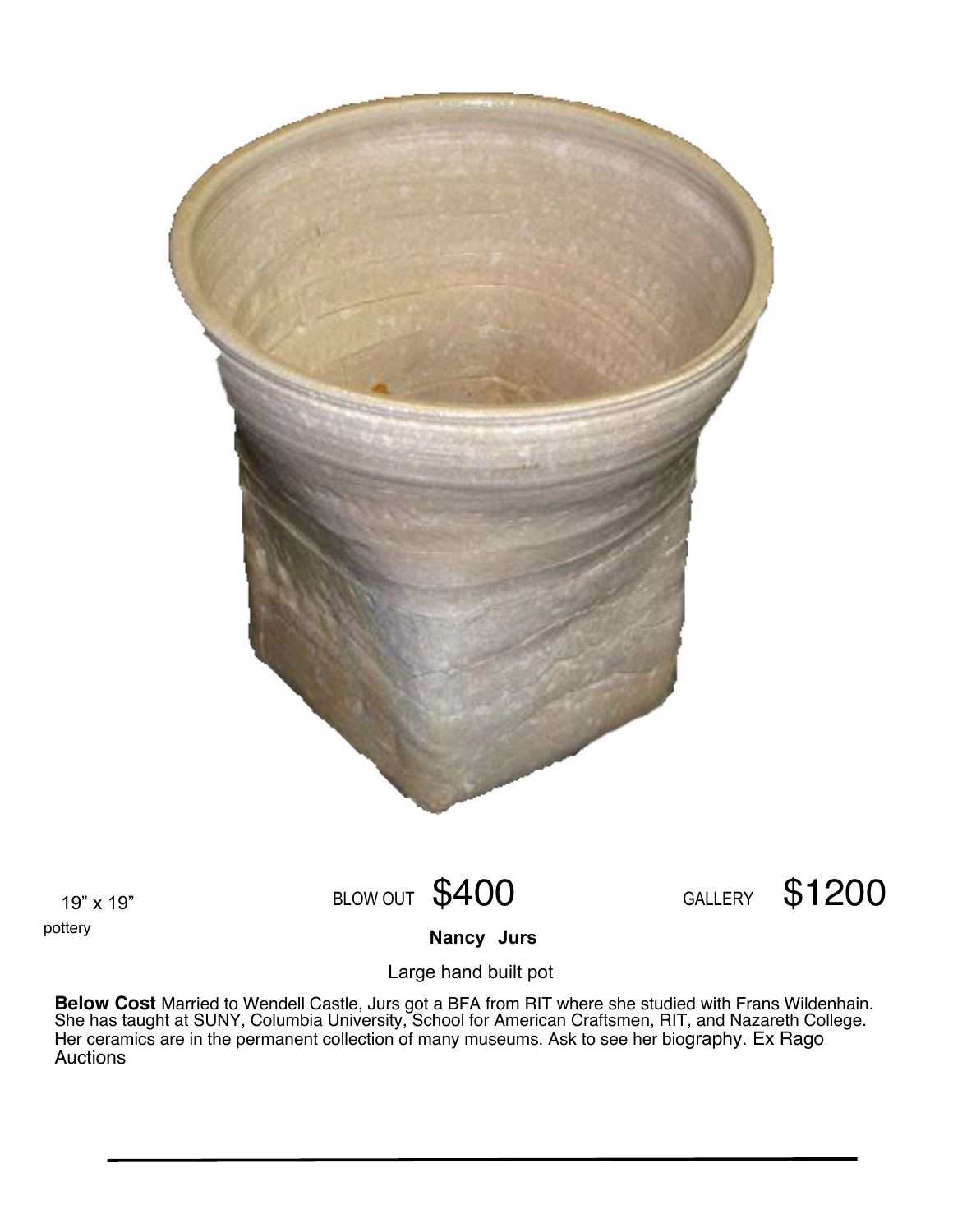

5.5 h x 7w pottery

BLOW OUT \$75 GALLERY \$195

**Jurs Nancy**

Pair Sculpural Mug (2)

**Below Cost** signed and dated - well known artist and potter married to Wendell Castle - each \$120 - Rago Auction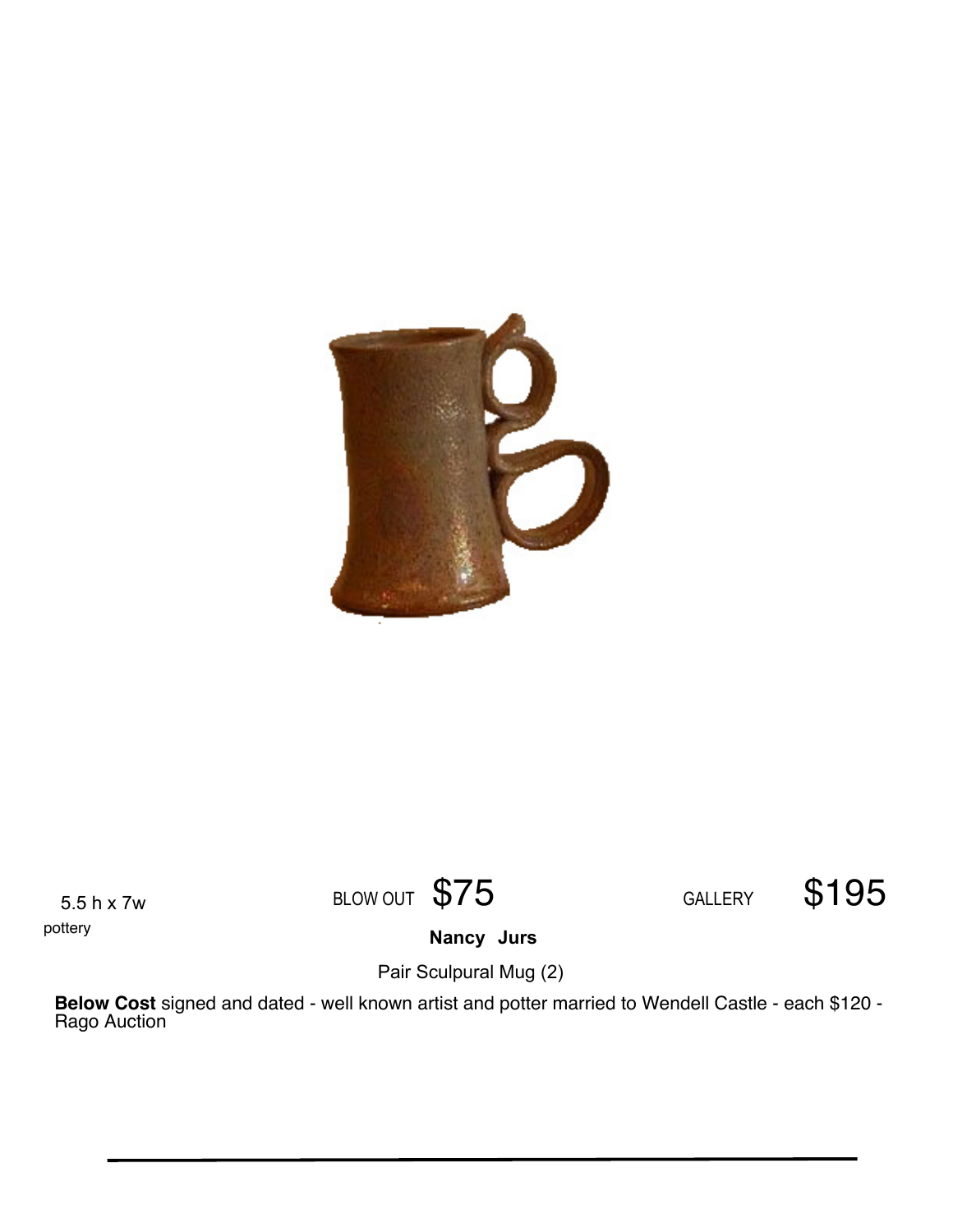

12" d pottery

## BLOW OUT \$150 GALLERY \$375

**Jurs Nancy**

Altered charger

Married to Wendell Castle, Jurs got a BFA from RIT where she studied with Frans Wildenhain. She has taught at SUNY, Columbia University, School for American Craftsmen, RIT, and Nazareth College. Her ceramics are in the permanent collection of many museums. Ask to see her biography. **Below Cost**